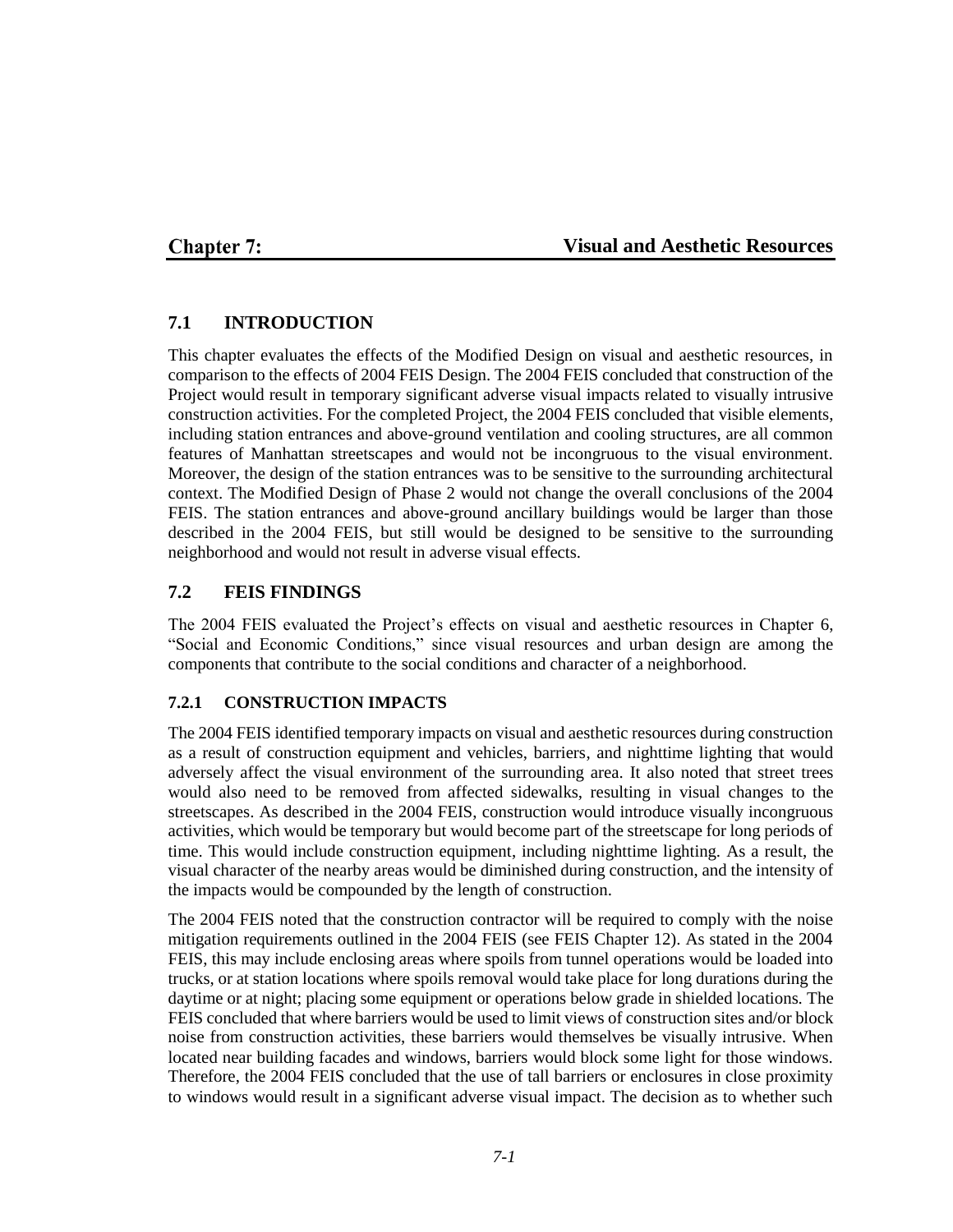walls should be used is to be made after considering the advantages and disadvantages of the various types of significant adverse impacts that would occur during construction with and without such barriers.

In addition, significant adverse impacts on visual conditions due to longer term construction activities were identified at Second Avenue north of 125th Street to the Harlem River and 125th Street between Park and Third Avenues.

To mitigate the Project's significant adverse impacts on visual conditions during construction, the 2004 FEIS identified the use of barriers around construction sites when the benefits of such barriers outweigh their negative effects; the use of screens to block nighttime lighting; and the potential use of high-quality design for sidewalk sheds, such as the addition of windows, and better lighting in the sidewalk sheds; and restoration of disturbed conditions upon completion of construction.

# **7.2.2 PERMANENT IMPACTS**

When completed, the Second Avenue Subway would have above-ground features at each station, including new station entrances and ancillary facilities. Specific dimensions for ancillary facilities were not known at the time of the 2004 FEIS, but a general sense of scale and massing was provided. The 2004 FEIS described ancillary facilities as potentially being similar in size to a typical rowhouse, ranging from about 25 to 40 feet wide (depending on if the facility is combined with an entrance), 75 feet deep, and up to about 75 feet tall. It was noted that some facilities might need to be wider. In the 2004 FEIS Design, the ancillary facilities were to include fresh air intake louvers facing the rear yard of structures and exhaust gratings and louvers primarily on the roofs. The 2004 FEIS also indicated that some ancillary facilities would include a cooling tower on the roof, shielded by privacy screens.

The 2004 FEIS Design also did not include specific information on the appearance of the ancillary facilities and the 2004 FEIS stated that ancillary facilities would be designed to be consistent with the neighborhood character. For example, they could appear similar to a neighborhood row house in height, scale, materials, and colors, and in some locations the existing building façade may be preserved while the interior of the building is reconstructed to serve its intended use. The 2004 FEIS also stated that "the design of the station entrances and ancillary facilities would be sensitive to the surrounding architectural context; they would not disturb views in the study area, nor would they change the study area's urban design" (FEIS page S-47).

The 2004 FEIS stated that visible elements, including station entrances and above-ground ventilation and cooling structures, are all common features of Manhattan streetscapes and would not be incongruous to the visual environment. Moreover, the design of the station entrances was to be sensitive to the surrounding architectural context; not disturb views in the study area, nor change the study area's urban design. As such, the 2004 FEIS did not identify any adverse impacts related to visual resources or aesthetics. The 2004 FEIS stated that community input on the design of ventilation facilities would be solicited.

# **7.3 UPDATE OF BACKGROUND CONDITIONS**

As described in Chapter 4, "Social and Economic Conditions," Section 4.3, East Harlem has seen extensive new development since completion of the 2004 FEIS. Much of the development predicted in the 2004 FEIS has occurred, and there have also been many completed or planned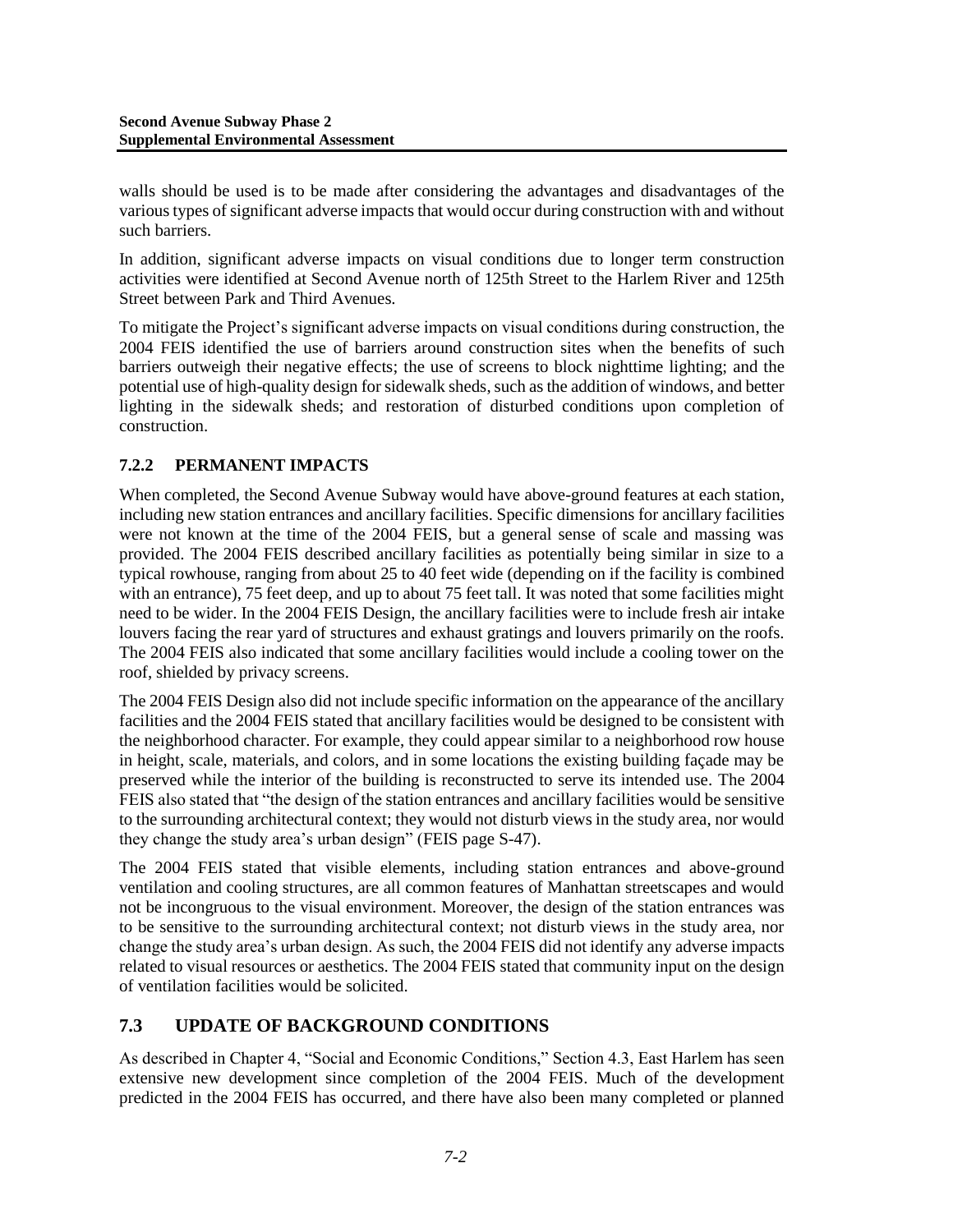developments that were not foreseen in the 2004 FEIS. The 125th Street corridor, in particular, has been and continues to be a focus of much of the new development and continues to strengthen its position as a retail and economic hub in Harlem. In addition, along Second Avenue, many of the sites that were vacant or occupied by low-rise or vacant buildings in 2004 have more recently been redeveloped with mid-rise (8- to 10-story) apartment buildings.

In addition, as also described in Chapter 4, an area-wide rezoning and related land use actions for East Harlem were approved in November 2017. As a result of this rezoning, additional redevelopment is likely to occur in the future.

# **7.4 PHASE 2 MODIFIED DESIGN—CHANGES IN IMPACTS**

#### **7.4.1 CONSTRUCTION IMPACTS**

With the Modified Design, no cut-and-cover construction would occur along Second Avenue north of 125th Street, and substantially less surface construction activity, including cut-and-cover construction, would occur on 125th Street. These changes would reduce the visual effects of construction activities for Phase 2 of the Project. Consistent with the 2004 FEIS Design, in areas where construction activities are occurring, they would disrupt the visual character of the area. This could include the use of tall barriers or enclosures at construction zones, which may be in close proximity to windows. As described in the 2004 FEIS, this would result in a significant adverse visual impact.

#### **7.4.2 PERMANENT IMPACTS**

As described in Chapter 2, "Description of Phase 2 Modified Design," with the Modified Design, some of the above-ground features of the subway (the station entrances and ancillary facilities) would be in different locations and would be larger than was anticipated in the 2004 FEIS. While these locations are different than shown in the 2004 FEIS Design, they would be in the same general locations and continue to be designed to blend in with the surrounding urban context of the neighborhood.

Subsequent to publication of the 2004 FEIS, design of proposed ancillary facilities was advanced for Phase 1 of the Second Avenue Subway and some of those design modifications would be carried forward into Phase 2. Design changes for the ancillary facilities constructed during Phase 1 were evaluated in several Technical Memoranda reviewed by FTA. Some design changes would carry forward into Phase 2, such as intake and exhaust louvers on street-facing facades rather than the rear façade and roofs. In addition, the Modified Design would use dry coolers rather than a chilled water cooling system, which would reduce ongoing maintenance requirements for the cooling system and eliminate the need for equipment on the roof, but would result in a taller building envelope.

As discussed above and detailed in Chapter 2, "Description of Phase 2 Modified Design," Section 2.3.2.6, updated design and flood protection standards require more electrical and mechanical equipment to be located above ground, therefore requiring larger above-ground ancillary facilities than was presented in the 2004 FEIS. In addition to the larger footprints, ancillary facilities would also be taller than anticipated in the 2004 FEIS Design and taller than those constructed for Phase 1. To make use of the existing tunnel segments that have already been constructed, Phase 2 would have a shallower alignment than the deep tunnel alignment in Phase 1; therefore, the Phase 2 ancillary facilities, while similar in overall height (from lowest level to the roof level), would have more of the ancillary space above grade. In addition, unlike Phase 1, portions of the Phase 2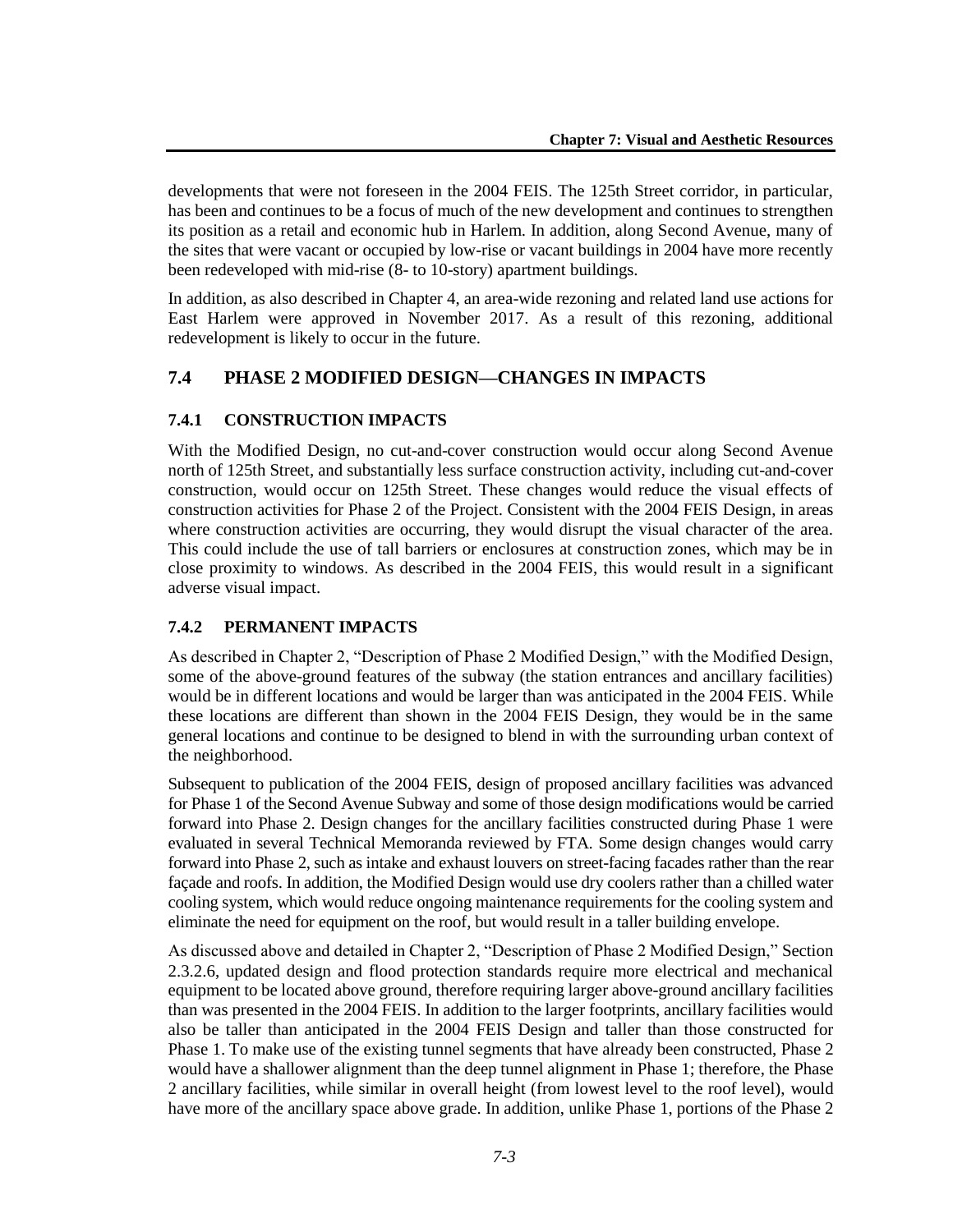alignment are within the floodplain, where important infrastructure must be located above the flood elevation (and therefore cannot be underground). Typical dimensions of the ancillary facilities for Phase 2 would range from about 90 to 100 feet wide, 80 to 110 feet deep, and would vary in height based on location. The ancillary facilities along 125th Street, where the tunnel would be deeper, would range from 45 to 75 feet high (equivalent to 5 to 8 stories). Along Second Avenue, they would be 90 to 140 feet tall (equivalent to 9 to 14 stories).

Specific façade treatments were not known at the time of the 2004 FEIS, but treatments were selected for Phase 1 ancillary facilities that intended to be compatible with the architectural and urban context of the surrounding neighborhood, including the use of granite at the building's base, brick-colored terra-cotta tiles for the façade above the base, translucent glass curtain-wall elements, and silver-colored metal slats to integrate and protect the areas of ventilation louvers that must be included on the façade. Specific façade treatments have not yet been determined for Phase 2, but would similarly be selected to be compatible with the surrounding neighborhood. The design specifications for the new facilities would require the use of massing design and façade materials that visually break up the facades of the ancillary facilities so that they are compatible with the characteristics of smaller buildings nearby, to avoid adverse effects on neighborhood visual character. Additionally, MTA is exploring options to incorporate ground-floor retail in ancillary facilities and entrances to maintain a continuous and active streetscape.

At the 106th Street, 116th Street, and 125th Street Stations, the ancillary facilities would be located at or near the intersections of these streets with Second Avenue. The presence of buildings of a larger footprint and/or height would be consistent with the urban design of much of the area around Second Avenue, where taller buildings are located along the avenue rather than on the narrower cross streets.

At the 106th Street Station, the planned ancillary facility on Second Avenue and East 109th Street would be located diagonally across Second Avenue from the Tito Puento Educational Complex, a building of a contemporary design that has a very large footprint and with brick and metal cladding, and with immediately surrounding buildings of seven and eight stories, including those with modern facades. The second ancillary facility at East 106th Street would be located in an urban context that includes the 20-story Franklin Plaza Apartments complex across East 106th Street and Second Avenue.

At the 116th Street Station, the ancillary facility at Second Avenue and 120th Street would be in proximity to the Wagner Houses north of 120th Street, with much taller towers on 122nd Street also located in the surrounding area. The second ancillary facility for the 116th Street Station, anticipated to be located at Second Avenue and 115th Street, would be located across the street from the multiple buildings of the 14-story NYCHA Thomas Jefferson Houses complex occupying several blocks on the south side of 115th Street between First and Third Avenues.

At the 125th Street Station, the ancillary facilities would be located on 124th Street west of Park Avenue and east of Lexington Avenue, in the vicinity of the New York College of Podiatric Medicine which has a very large footprint, the 12-story masonry building at 1825 Park Avenue, the nine-story Northern Manhattan Rehabilitation & Nursing Center which also has a large footprint and extends through the block to East 124th Street (at 116 East 125th Street), the recently completed 12-story apartment building at 69 East 125th Street, commercial and office buildings with contemporary façade treatments along Lexington Avenue and 125th Street, and with other much taller residential towers visible to the south and east.